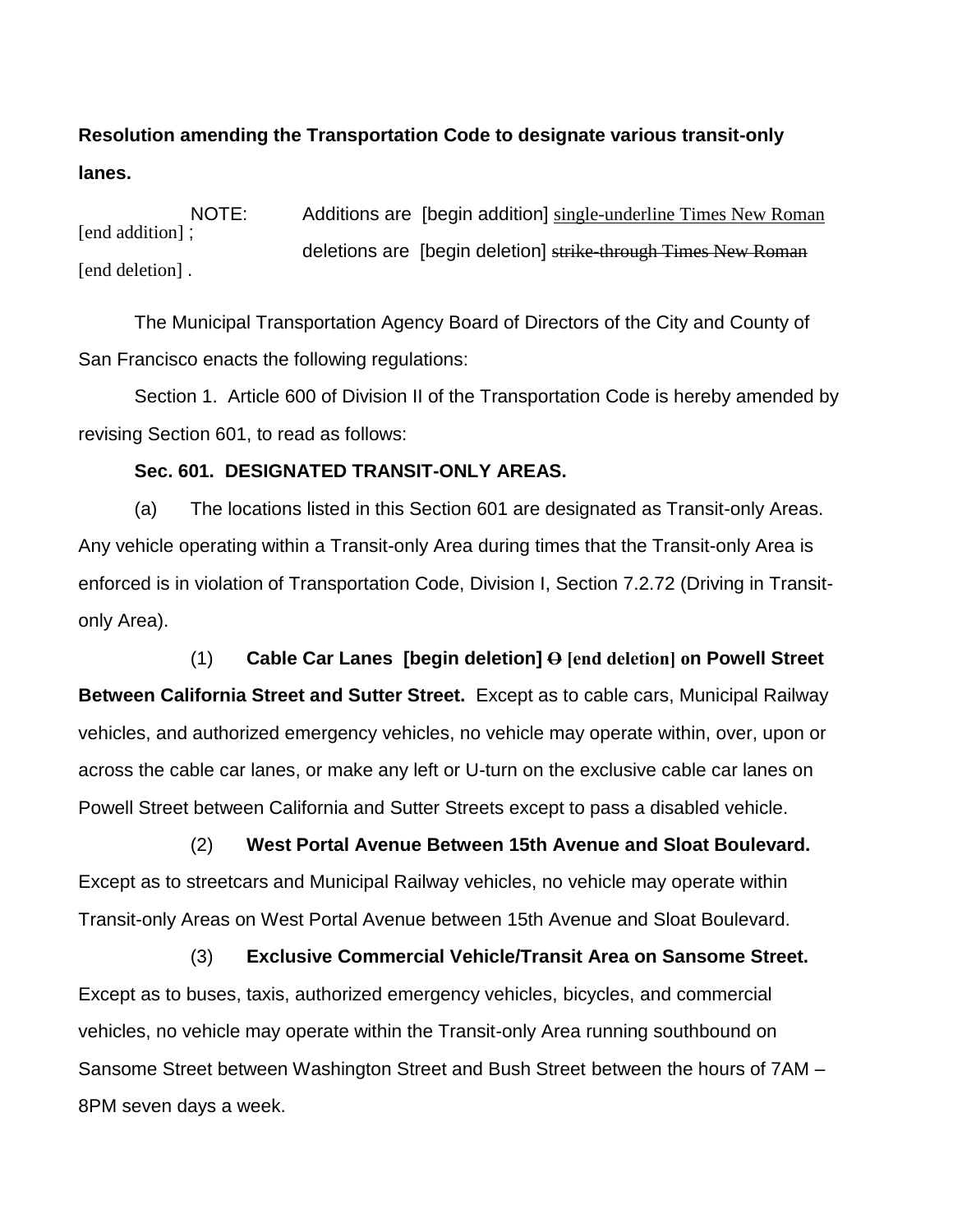#### **PAGE 2.**

[begin addition] (4) **Exclusive Commercial Vehicle/Transit Area on Sansome Street.** Except as to buses, authorized emergency vehicles, and commercial vehicles, no vehicle may operate within the Transit-only Area running southbound on Sansome Street between Broadway and Washington Street between the hours of 6AM – 8PM seven days a week.

[end addition] ([begin deletion] 4 [end deletion] [begin addition]  $\frac{5}{2}$  [end addition]) **Exclusive Transit/Taxi/Commercial Vehicle Area on Powell Street from Ellis Street to O'Farrell Street in the Northbound (Outbound) Direction, and from O'Farrell Street to Ellis Street in the Southbound (Inbound) Direction.** Except as to buses, taxis, authorized emergency vehicles, and commercial vehicles, no vehicle may operate within the Transit/Taxi/Commercial Vehicle-only Area on Powell Street from Ellis Street to O'Farrell Street in the northbound (outbound) direction, and from O'Farrell Street to Ellis Street in the southbound (inbound) direction.

( [begin deletion] 5 [end deletion] [begin addition] 6 [end addition] ) **Judah Street, from 9th Avenue to 20th Avenue.** Except as to streetcars and Municipal Railway vehicles, no vehicle may operate within Transit-only Areas on Judah Street from 9th Avenue to 20th Avenue.

( [begin deletion] 6 [end deletion] [begin addition] 7 [end addition] ) **Van Ness Avenue, from Filbert Street to Market Street.** Except as to Municipal Railway and Golden Gate Transit vehicles and authorized emergency vehicles, no vehicle may operate within the Transit-only Areas on Van Ness Avenue from Filbert Street to Market Street.

( [begin deletion] 7 [end deletion] [begin addition] 8 [end addition] ) **Van Ness Avenue, from Filbert Street to Lombard Street.** Except as to Municipal Railway and Golden Gate Transit vehicles and authorized emergency vehicles, no vehicle may operate within the Transit-only Areas on Van Ness Avenue from Filbert Street to Lombard Street southbound.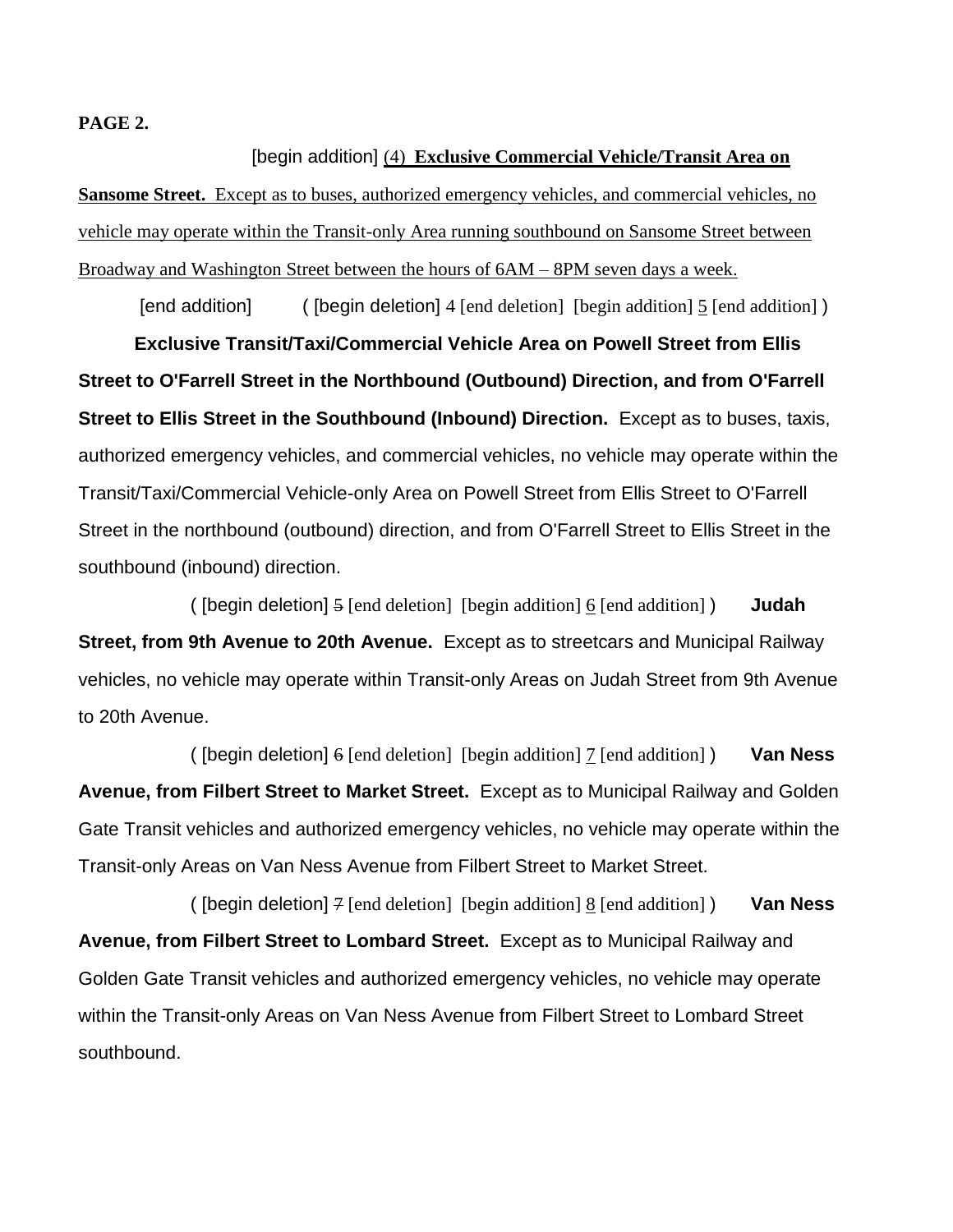**PAGE 3.**

( [begin deletion] 8 [end deletion] [begin addition] 9 [end addition] )

**Van Ness Avenue, from Chestnut Street to 150 Feet North of Bay Street.** Except as to Municipal Railway and Golden Gate Transit vehicles and authorized emergency vehicles, no vehicle may operate within the Transit-only Areas on Van Ness Avenue from Chestnut Street to 150 feet north of Bay Street northbound.

( [begin deletion] 9 [end deletion] [begin addition] 10 [end addition] ) **Van Ness Avenue, from North Point Street to Chestnut Street.** Except as to Municipal Railway and Golden Gate Transit vehicles and authorized emergency vehicles, no vehicle may operate within the Transit-only Areas on Van Ness Avenue from North Point Street to Chestnut Street southbound.

( [begin deletion] 10 [end deletion] [begin addition] 11 [end addition] ) **South Van Ness Avenue, from Market Street to Mission Street.** Except as to Municipal Railway and Golden Gate Transit vehicles and authorized emergency vehicles, no vehicle may operate within the Transit-only Areas on South Van Ness Avenue from Market Street to Mission Street.

[begin addition] (12) **Pine Street, from Market Street to Battery Street and from Sansome Street to Montgomery Street.** Except as to buses, vehicles preparing to make a turn, vehicles entering into or exiting from a stopped position at the curb, and vehicles entering into or exiting from a driveway, and authorized emergency vehicles, no vehicle may operate within the Transit-only Areas on Pine Street from Market Street to Battery Street and from Sansome Street to Montgomery Street westbound between the hours of 3PM – 7PM Monday to Friday.

(13) **Jefferson Street, from Powell Street to Taylor Street and Jefferson Street from Jones Street to a point 150 feet west of Taylor Street.** Except as to streetcars and Municipal Railway vehicles, vehicles preparing to make a turn, vehicles entering into or exiting from a stopped position at the curb, and vehicles entering into or exiting from a driveway, no vehicle may operate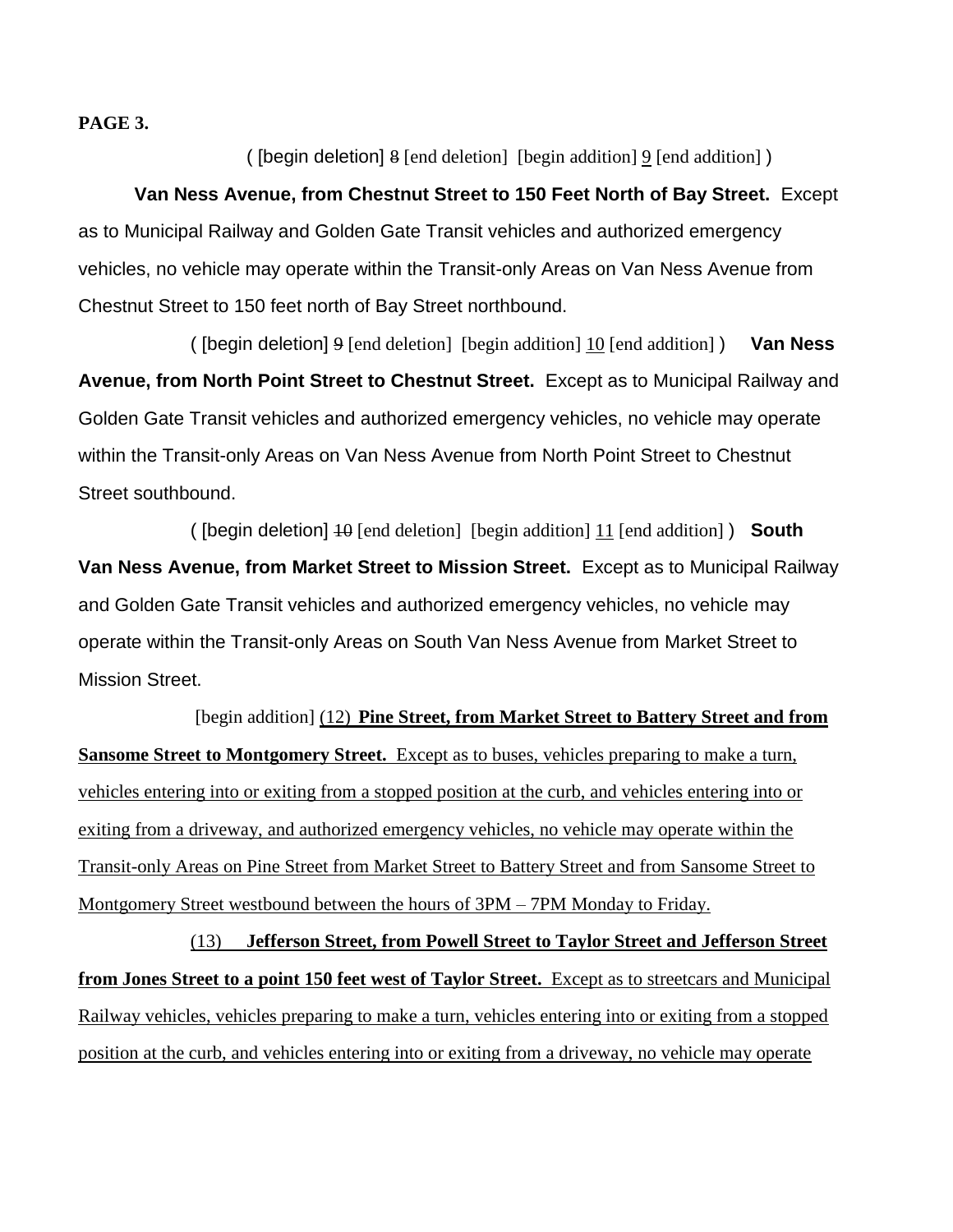**PAGE 4.**

within the Transit-only Areas on Jefferson Street from Powell Street to Taylor Street, and from Jones Street to a point 150 feet west of Taylor Street in the westbound direction.

(14) **Jones Street, from Jefferson Street to Beach Street.** Except as to streetcars and Municipal Railway vehicles, no vehicle may operate within the Transit-only Areas on Jones Street from Jefferson Street to Beach Street in the southbound direction.

(15) **Beach Street, from Jones Street to Grant Avenue.** Except as to streetcars and Municipal Railway vehicles, vehicles preparing to make a turn, vehicles entering into or exiting from a stopped position at the curb, and vehicles entering into or exiting from a driveway, no vehicle may operate within the Transit-only Areas on Beach Street from Jones Street to Grant Avenue in the eastbound direction.

(16) **Duboce Avenue, from Church Street to Fillmore Street.** Except as to streetcars and Municipal Railway vehicles and bicycles, no vehicle may operate within the Transitonly Areas on Duboce Avenue from Church Street to Fillmore Street in the westbound direction.

(17) **McAllister Street, from Hyde Street to Charles J Brenham Place.** Except as to buses, taxis, authorized emergency vehicles, bicycles, and commercial vehicles, no vehicle may operate within the Transit-only Areas on McAllister Street from Hyde Street to Charles J Brenham Place in the eastbound direction.

(18) **Haight Street, from Buchanan Street to Market Street.** Except as to Municipal Railway vehicles, no vehicle may operate within the Transit-only Areas on Haight Street from Buchanan Street to Market Street in the eastbound direction.

(19) **Phelan Loop, near the intersection of Phelan Avenue and Ocean Avenue.** Except as to Municipal Railway vehicles, no vehicle may operate within the Transit-only Areas on Phelan Loop.

(20) **Lincoln Way, from 20th Avenue to 19th Avenue.** Except as to Municipal Railway vehicles, no vehicle may operate within the Transit-only Areas on Lincoln Way from 20th Avenue to 19th Avenue in the eastbound direction.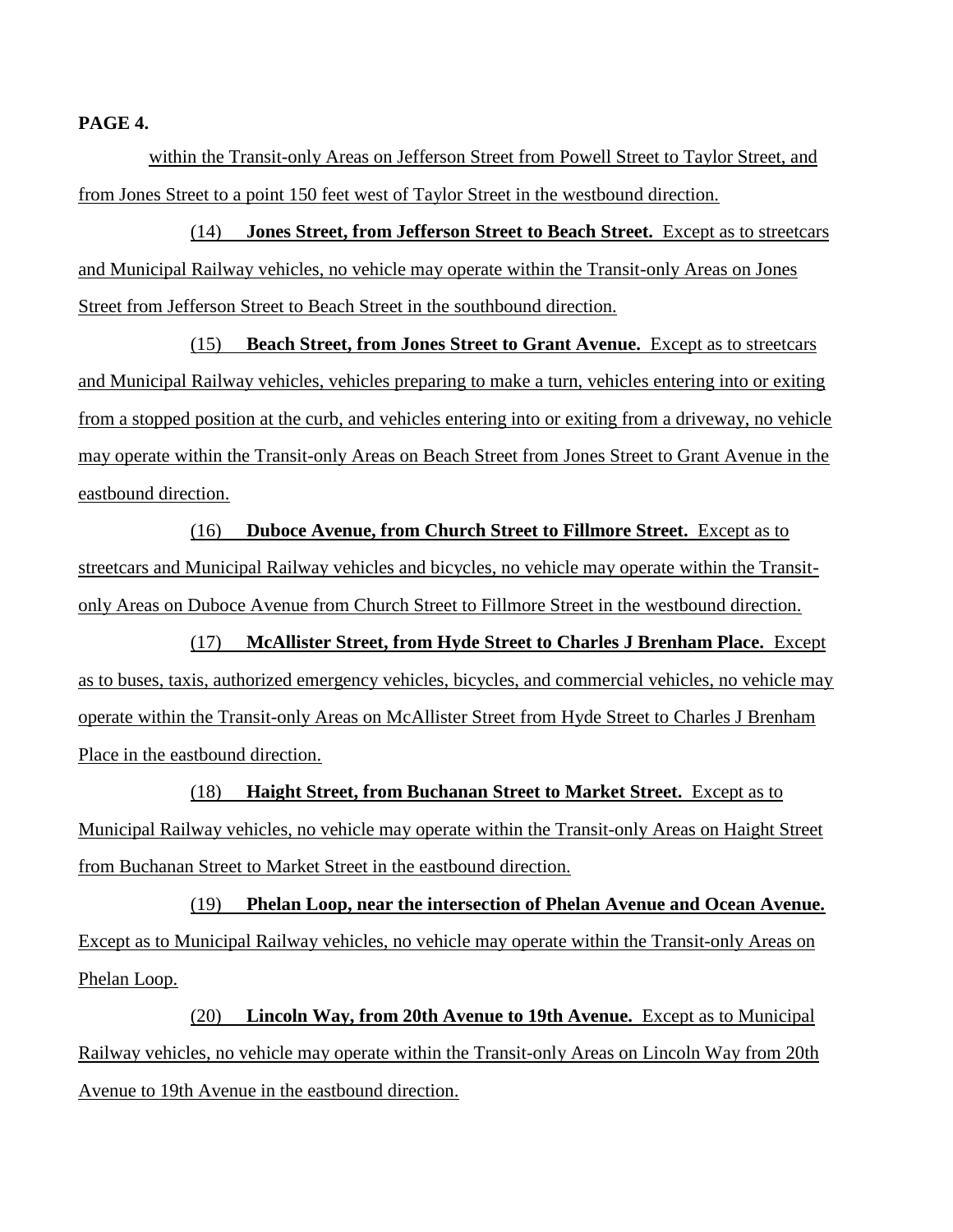# **PAGE 5.**

[end addition] ( [begin deletion] 11 [end deletion] [begin addition] 21 [end addition] ) **Other Transit-Only Areas.** Except for buses, taxicabs, vehicles preparing to make a turn, vehicles entering into or exi [begin deletion] s [end deletion] ting from a stopped position at the curb, and vehicles entering into or exiting from a driveway, no vehicle may operate in the following Transit-only Areas during the times indicated:

|                | <b>Hours of</b>  | <b>Street</b>                                                                                              | From                                                                  | To                                                       |
|----------------|------------------|------------------------------------------------------------------------------------------------------------|-----------------------------------------------------------------------|----------------------------------------------------------|
|                | <b>Operation</b> |                                                                                                            |                                                                       |                                                          |
| $\mathbf{1}$   | <b>All Times</b> | 1st St.                                                                                                    | Market St.                                                            | Howard St.                                               |
| $\overline{2}$ |                  | 3rd St.                                                                                                    | Townsend St.                                                          | Market St.                                               |
| 3              |                  | [begin deletion] 4th St.<br>[end deletion]                                                                 | [begin deletion]<br>Harrison St. [end<br>deletion]                    | [begin deletion]<br>Townsend St.<br>[end deletion]       |
| 4              |                  | 4th St.                                                                                                    | Market St.                                                            | Howard St.                                               |
| 5              |                  | 16th St. ([begin<br>deletion] Inbound [end<br>deletion] [begin<br>addition] Westbound<br>[end addition])   | Third St.                                                             | Church St.                                               |
| 6              |                  | 16th St. ([begin]<br>deletion] Outbound [end<br>deletion] [begin<br>addition] Eastbound<br>[end addition]) | Bryant St.                                                            | Potrero Ave.                                             |
| $\overline{7}$ |                  | 16th St. ([begin]<br>deletion] Outbound [end<br>deletion] [begin<br>addition] Eastbound<br>[end addition]) | Vermont St.                                                           | Third St.                                                |
| 8              |                  | [begin addition] Bush<br>St. (Eastbound) [end<br>addition]                                                 | [begin addition]<br>151 feet east of<br>Sansome St. [end<br>addition] | [begin addition]<br><b>Battery St.</b> [end<br>addition] |
| 9              |                  | Church St.                                                                                                 | 16th St.                                                              | Duboce Ave.                                              |
| 10             |                  | Clay St.                                                                                                   | Sansome St.                                                           | Davis St.                                                |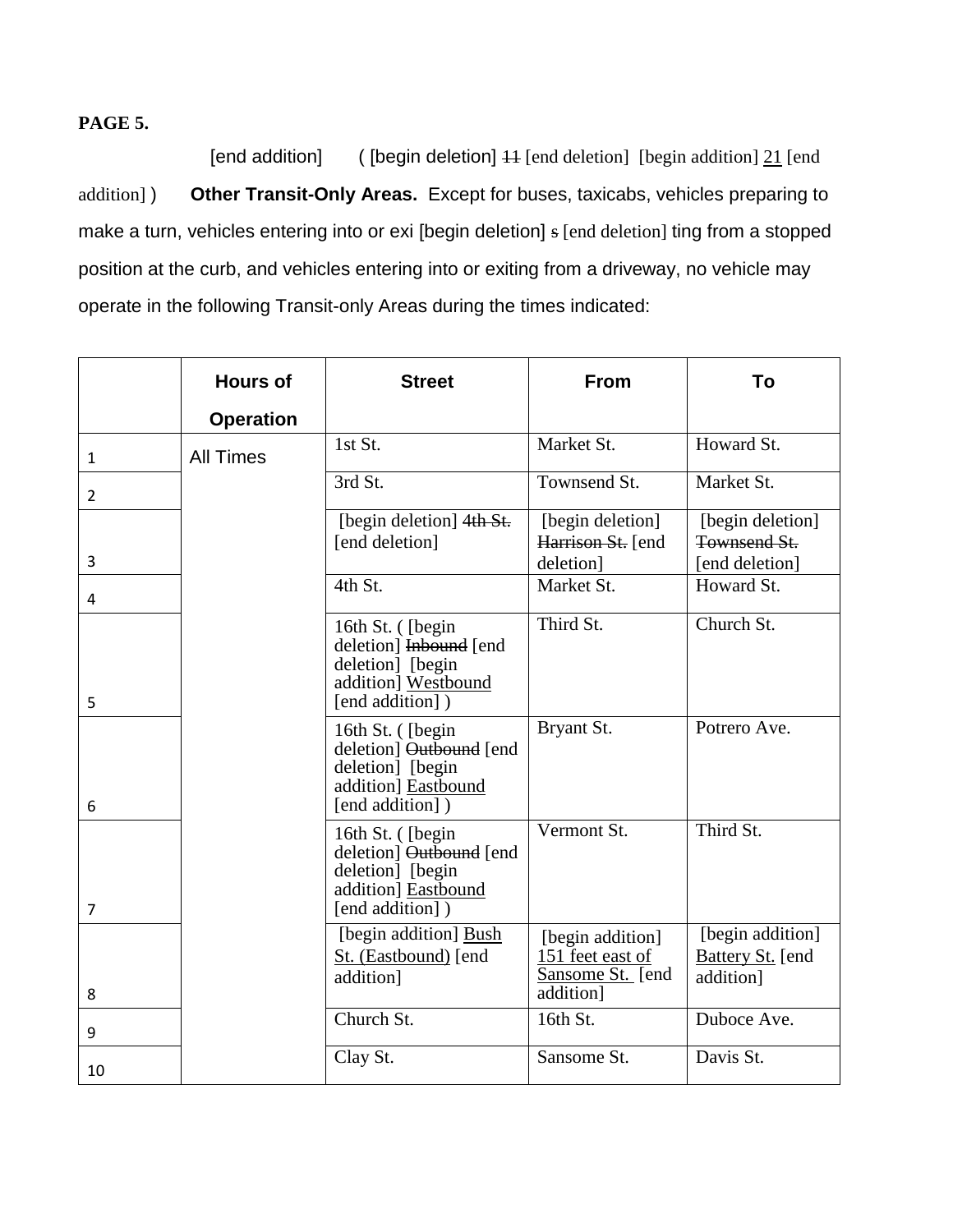# **PAGE 6.**

|    | <b>Hours of</b>  | <b>Street</b>                                                                                                  | <b>From</b>                                        | To                                                                                           |
|----|------------------|----------------------------------------------------------------------------------------------------------------|----------------------------------------------------|----------------------------------------------------------------------------------------------|
|    | <b>Operation</b> |                                                                                                                |                                                    |                                                                                              |
| 11 |                  | Fremont St.                                                                                                    | Mission St.                                        | Market St.                                                                                   |
| 12 |                  | [begin addition]<br>Fremont St.<br>(Northbound) [end<br>addition]                                              | [begin addition]<br>Harrison St. [end<br>addition] | [begin addition]<br>Folsom St. [end<br>addition]                                             |
| 13 |                  | Geary St.                                                                                                      | Market St.                                         | [begin deletion]<br>Powell [end<br>deletion] [begin<br>addition] Gough<br>St. [end addition] |
| 14 |                  | Geneva Ave.<br>(Outbound)                                                                                      | Delano Ave.                                        | 280 Freeway<br>Overpass                                                                      |
| 15 |                  | Judah St.                                                                                                      | 20th Ave.                                          | La Playa St.                                                                                 |
| 16 |                  | Market St. ([begin]<br>deletion] Inbound [end<br>deletion] [begin<br>addition] Eastbound<br>[end addition])    | 12th St.                                           | 3rd St.                                                                                      |
| 17 |                  | Market St. ([begin<br>deletion] Outbound [end<br>deletion] [begin<br>addition] Westbound<br>[end addition])    | So. Van Ness Ave.                                  | 3rd St.                                                                                      |
| 18 |                  | Mission St. ([begin]<br>deletion] Inbound [end<br>deletion] [begin<br>addition] Northbound<br>[end addition])  | Randall St.                                        | Cesar Chavez St.                                                                             |
| 19 |                  | Mission St. ([begin]<br>deletion] Outbound [end<br>deletion] [begin<br>addition] Westbound<br>[end addition])  | 11th St.                                           | South Van Ness<br>Ave.                                                                       |
| 20 |                  | Mission St. ([begin]<br>deletion] Outbound [end<br>deletion] [begin<br>addition] Southbound<br>[end addition]) | Duboce Ave.                                        | Randall St.                                                                                  |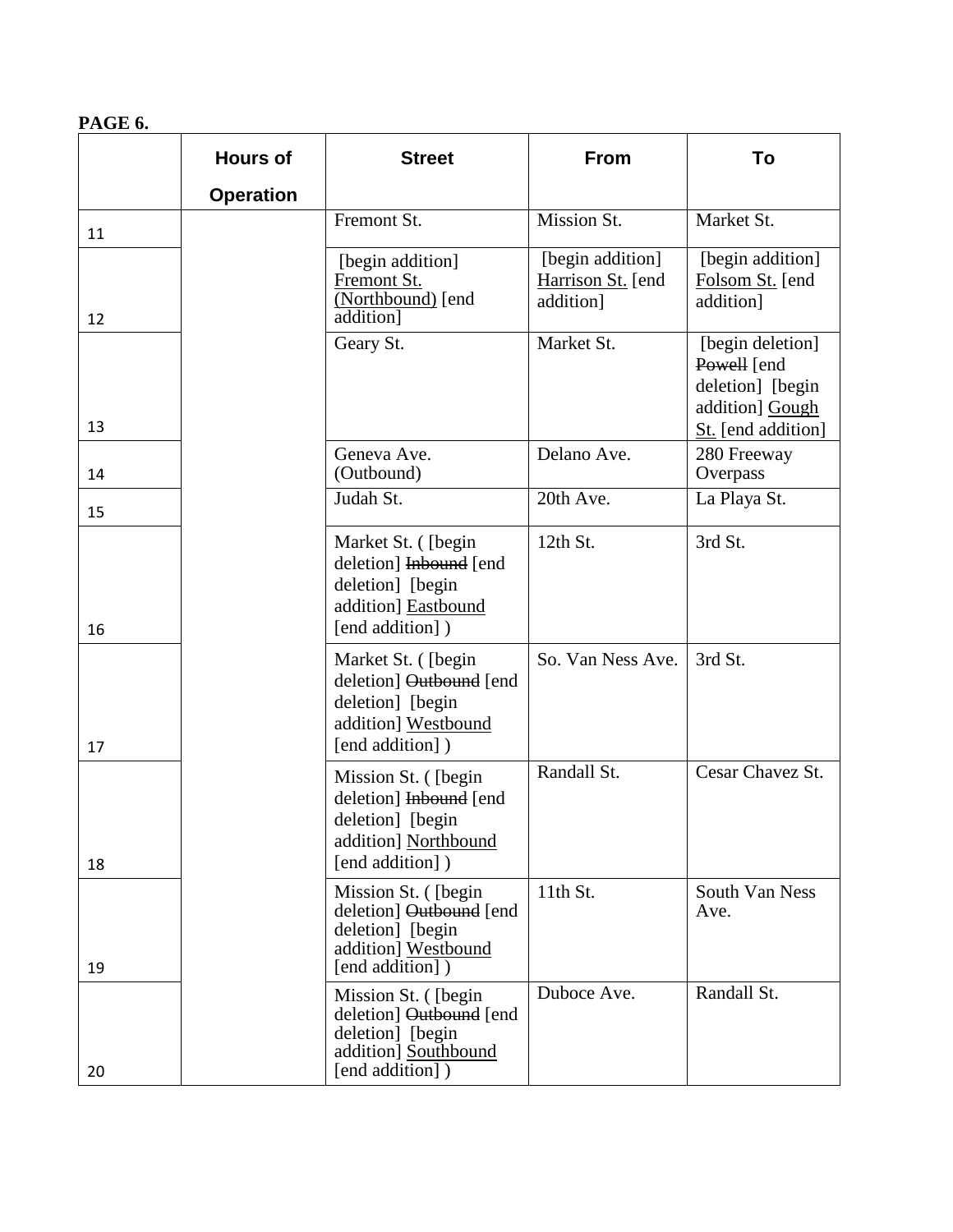# **PAGE 7.**

|    | <b>Hours of</b>                             | <b>Street</b>                                                                                                | <b>From</b>                                                                                    | To                                                                                          |
|----|---------------------------------------------|--------------------------------------------------------------------------------------------------------------|------------------------------------------------------------------------------------------------|---------------------------------------------------------------------------------------------|
|    | <b>Operation</b>                            |                                                                                                              |                                                                                                |                                                                                             |
| 21 |                                             | O'Farrell St.                                                                                                | [begin deletion]<br>Gough [end<br>deletion] [begin<br>addition] Franklin<br>[end addition] St. | [begin deletion]<br>Hyde [end<br>deletion] [begin<br>addition] Powell<br>[end addition] St. |
| 22 |                                             | [begin deletion]<br>O'Farrell St. [end<br>deletion]                                                          | [begin deletion]<br>Jones St. [end<br>deletion]                                                | [begin deletion]<br>Powell St. [end<br>deletion]                                            |
| 23 |                                             | Otis St. (Outbound)                                                                                          | South Van Ness<br>Ave.                                                                         | Duboce Ave.                                                                                 |
| 24 |                                             | Post St.                                                                                                     | Gough St.                                                                                      | Grant St.                                                                                   |
| 25 |                                             | Potrero Ave. ([begin]<br>deletion] SB [end<br>deletion] [begin<br>addition] Southbound<br>[end addition])    | 25th St.                                                                                       | 18th St.                                                                                    |
| 26 |                                             | [begin addition] Starr<br>King Way [end]<br>addition]                                                        | [begin addition]<br>Gough St. [end]<br>addition]                                               | [begin addition]<br>Franklin St. [end<br>addition]                                          |
| 27 |                                             | Stockton St.                                                                                                 | Bush St.                                                                                       | Geary St.                                                                                   |
| 28 |                                             | Sutter St.                                                                                                   | Gough St.                                                                                      | Kearny St.                                                                                  |
| 29 |                                             | Taraval St. ([begin]<br>deletion] Inbound [end<br>deletion] [begin<br>addition] Eastbound<br>[end addition]) | 46th Ave.                                                                                      | 17th Ave.                                                                                   |
| 30 |                                             | Taraval St. ([begin<br>deletion] Outbound [end<br>deletion] [begin<br>addition] Westbound<br>[end addition]) | 15th Ave.                                                                                      | 46th Ave.                                                                                   |
| 31 | [begin addition]<br>$6:00 AM -$<br>10:00 AM | [begin addition] Bush<br>St. (Eastbound) [end<br>addition]                                                   | [begin addition]<br>Montgomery St.<br>[end addition]                                           | [begin addition]<br>Sansome St. [end]<br>addition]                                          |
| 32 | Monday $-$<br>Friday [end<br>addition]      | [begin addition] Bush<br>St. (Eastbound) [end<br>addition]                                                   | [begin addition]<br>Sansome St. [end<br>addition]                                              | [begin addition]<br>151 Feet Easterly<br>[end addition]                                     |
| 33 |                                             | [begin addition]<br>Mission St. (Eastbound)                                                                  | [begin addition]<br>11th St. [end                                                              | [begin addition]<br>5th St. [end]                                                           |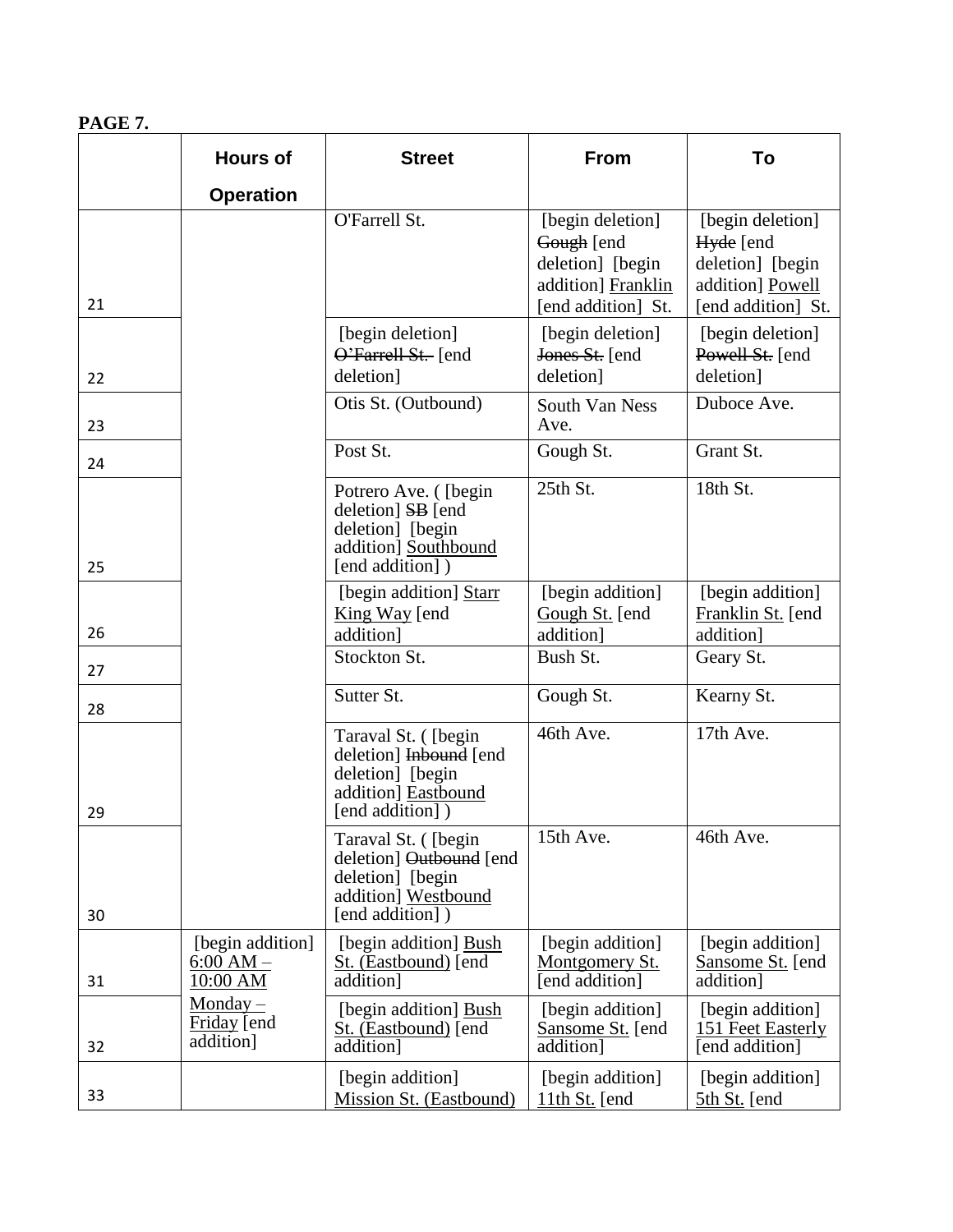#### **PAGE 8.**

|    | <b>Hours of</b>                                                                                                        | <b>Street</b>                                                                                                 | <b>From</b>                                               | To                                                              |
|----|------------------------------------------------------------------------------------------------------------------------|---------------------------------------------------------------------------------------------------------------|-----------------------------------------------------------|-----------------------------------------------------------------|
|    | <b>Operation</b>                                                                                                       |                                                                                                               |                                                           |                                                                 |
|    | [begin addition]                                                                                                       | [end addition]                                                                                                | addition]                                                 | addition]                                                       |
| 34 | $7:00 AM - 9:00$<br>AM<br>Monday-Friday<br>[end addition]                                                              | [begin addition] Clay<br>St. (Eastbound) [end<br>addition]                                                    | [begin addition]<br>Grant St. [end<br>addition]           | [begin addition]<br>Kearny St. [end<br>addition]                |
| 35 |                                                                                                                        | [begin addition]<br>Sacramento St.<br>(Westbound) [end<br>addition]                                           | [begin addition]<br>Kearny St. [end<br>addition]          | [begin addition]<br>Grant St. [end<br>addition]                 |
| 36 | 7:00 AM-7:00<br>PM, Monday-<br>Friday                                                                                  | Sacramento St.                                                                                                | Drumm St.                                                 | Kearny St.                                                      |
|    | 7:00 AM-7:00<br>PM, [begin]<br>deletion]<br>Monday-<br>Saturday [end<br>deletion]<br>[begin addition]<br>Everyday [end | Stockton St.                                                                                                  | Geary St.                                                 | O'Farrell St.                                                   |
| 37 | addition]                                                                                                              |                                                                                                               |                                                           |                                                                 |
| 38 | 7:00 AM-6:00<br>PM, Monday-<br>Friday                                                                                  | Mission St. ([begin<br>deletion] Inbound [end<br>deletion] [begin<br>addition] Eastbound<br>[end addition])   | 5th St.                                                   | Beale St.                                                       |
| 39 |                                                                                                                        | Mission St. ([begin]<br>deletion] Outbound [end<br>deletion] [begin<br>addition] Westbound<br>[end addition]) | Main St.                                                  | 4th St.                                                         |
| 40 | 7:00 AM-9:00<br>PM, Monday-<br>Friday                                                                                  | [begin deletion]<br>Mission St. (Inbound)<br>end deletion]                                                    | [begin deletion]<br>$\frac{11}{11}$ St. [end<br>deletion] | [begin deletion]<br>$\frac{5\text{th }St}{1}$ [end<br>deletion] |
| 41 |                                                                                                                        | [begin deletion]<br><b>O'Farrell St.</b> [end<br>deletion]                                                    | [begin deletion]<br>Hyde St. [end<br>deletion]            | [begin deletion]<br>Jones St. [end<br>deletion]                 |
| 42 |                                                                                                                        | Clay St.                                                                                                      | Powell St.                                                | Battery St.                                                     |
| 43 | [begin addition]<br>$3:00 \text{ PM} - 8:00$<br>PM                                                                     | [begin addition] Bush<br>St. (Eastbound) [end<br>addition]                                                    | [begin addition]<br>Montgomery St.<br>[end addition]      | [begin addition]<br>Sansome St. [end<br>addition]               |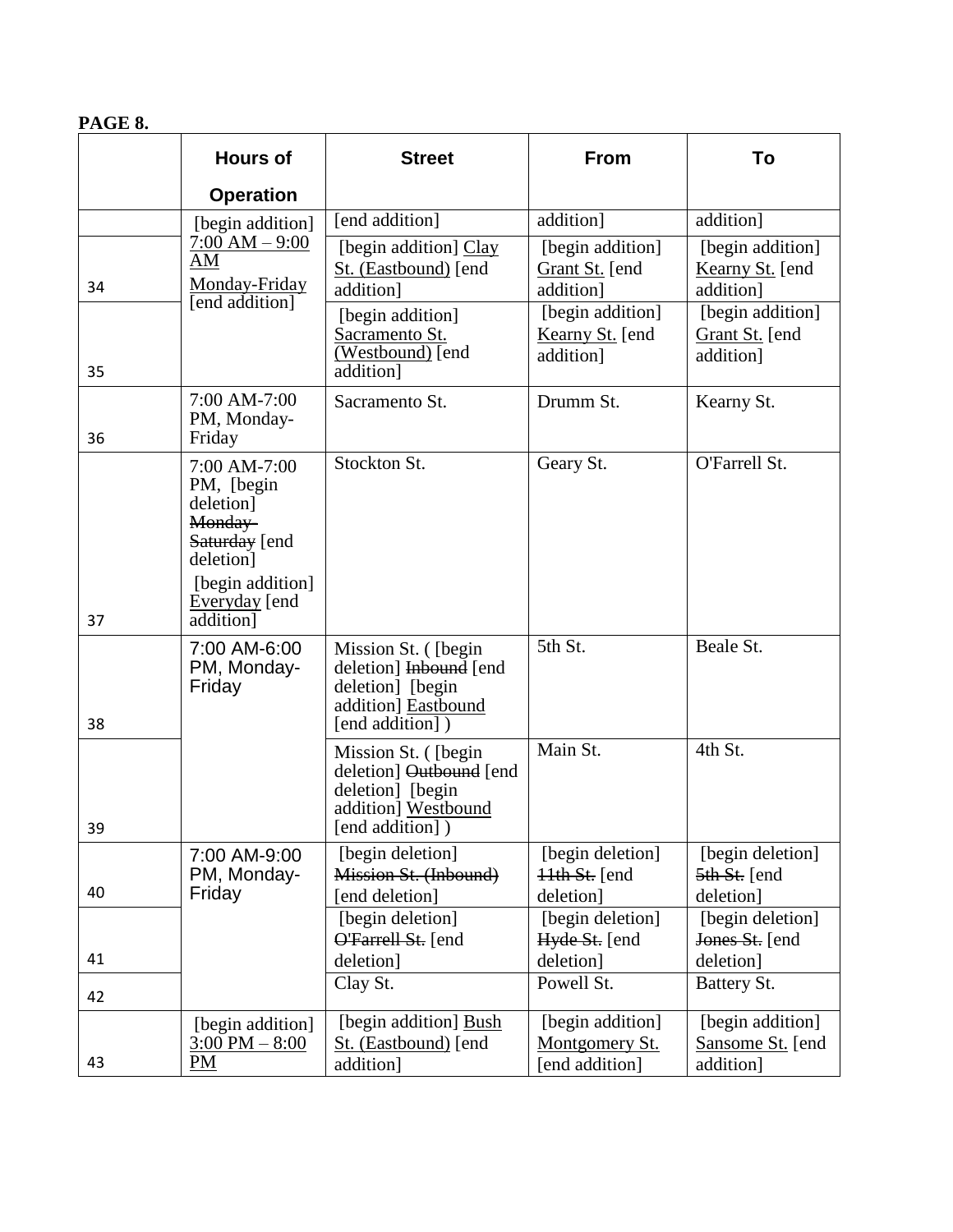# **PAGE 9.**

|    | <b>Hours of</b>                                                                        | <b>Street</b>                                                                                                 | From                                                 | To                                                      |
|----|----------------------------------------------------------------------------------------|---------------------------------------------------------------------------------------------------------------|------------------------------------------------------|---------------------------------------------------------|
|    | <b>Operation</b>                                                                       |                                                                                                               |                                                      |                                                         |
|    | Monday $-$<br>Friday [end<br>addition]                                                 |                                                                                                               |                                                      |                                                         |
| 44 | [begin addition]<br>$3:30$ PM $- 7:00$<br>PM<br>$Monday -$<br>Friday [end<br>addition] | [begin addition]<br>Sacramento St.<br>$\overline{\text{(Westbound)}}$ [end<br>addition]                       | [begin addition]<br>Kearny St. [end<br>addition]     | [begin addition]<br>Larkin St. [end<br>addition]        |
| 45 | 4:00 PM-6:00<br>PM, Monday-<br>Friday                                                  | [begin addition]<br>Mission St. (Eastbound)<br>[end addition]                                                 | [begin addition]<br>$11th St.$ [end<br>addition]     | [begin addition]<br>5th St. [end<br>addition]           |
| 46 |                                                                                        | Mission St. ([begin]<br>deletion] Outbound [end<br>deletion] [begin<br>addition] Westbound<br>[end addition]) | 4th St.                                              | 11th St.                                                |
| 47 |                                                                                        | [begin deletion] Geary<br><b>St.</b> [end deletion]                                                           | [begin deletion]<br>Mason St. [end<br>deletion]      | [begin deletion]<br>Powell St. [end<br>deletion]        |
| 48 |                                                                                        | [begin deletion]<br>Sacramento St. [end<br>deletion]                                                          | [begin deletion]<br>Kearny St. [end<br>deletion]     | [begin deletion]<br>Larkin St. [end<br>deletion]        |
| 49 | 3:00 PM-6:00<br>PM, Monday-                                                            | Sutter St.                                                                                                    | Sansome St.                                          | Kearny St.                                              |
| 50 | Friday                                                                                 | [begin addition] Clay<br>St. (Eastbound) [end]<br>addition]                                                   | [begin addition]<br>Kearny St. [end<br>addition]     | [begin addition]<br>Grant Ave. [end<br>addition]        |
| 51 | 3:00 PM-7:00<br>PM, Monday-<br>Friday                                                  | [begin deletion] Bush<br><b>St.</b> [end deletion]                                                            | [begin deletion]<br>Montgomery St.<br>[end deletion] | [begin deletion]<br>Battery St. [end<br>deletion]       |
| 52 |                                                                                        | 4th St.                                                                                                       | Howard St.                                           | Clementina                                              |
| 53 |                                                                                        | [begin addition] Bush<br>St. (Eastbound) [end<br>addition]                                                    | [begin addition]<br>Sansome St. [end<br>addition]    | [begin addition]<br>151 feet Easterly<br>[end addition] |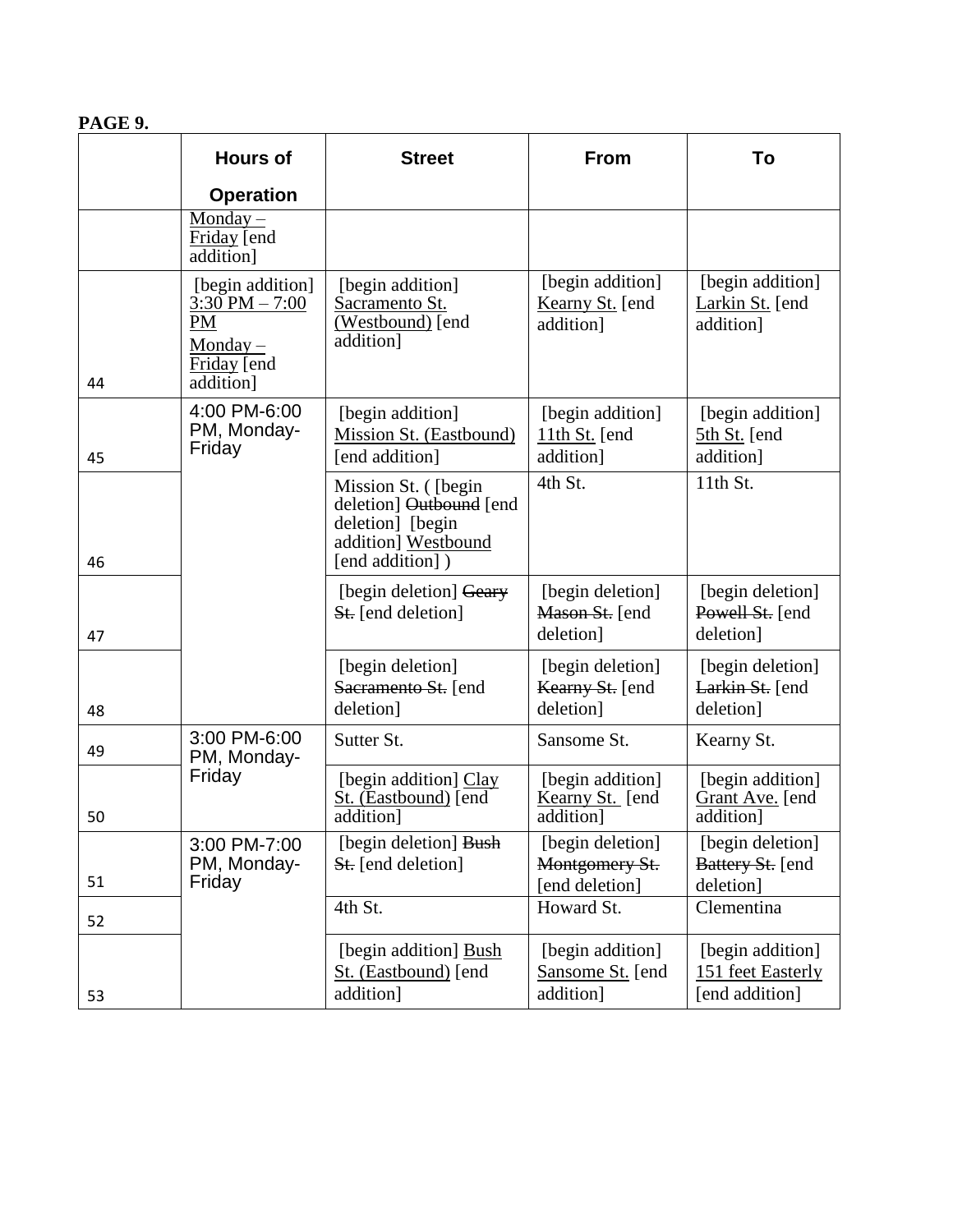#### **PAGE 10.**

Section 2. Effective Date. This ordinance shall become effective 31 days after enactment. Enactment occurs when the San Francisco Municipal Transportation Agency Board of Directors approves this ordinance.

Section 3. Scope of Ordinance. In enacting this ordinance, the San Francisco Municipal Transportation Agency Board of Directors intends to amend only those words, phrases, paragraphs, subsections, sections, articles, numbers, letters, punctuation marks, charts, diagrams, or any other constituent parts of the Transportation Code that are explicitly shown in this ordinance as additions or deletions in accordance with the "Note" that appears under the official title of the ordinance.

APPROVED AS TO FORM: DENNIS J. HERRERA, City Attorney

By:

JOHN I. KENNEDY Deputy City Attorney

I certify that the foregoing resolution was adopted by the San Francisco Municipal Transportation Agency Board of Directors at its meeting of February 21, 2017.

Secretary to the Board of Directors San Francisco Municipal Transportation Agency